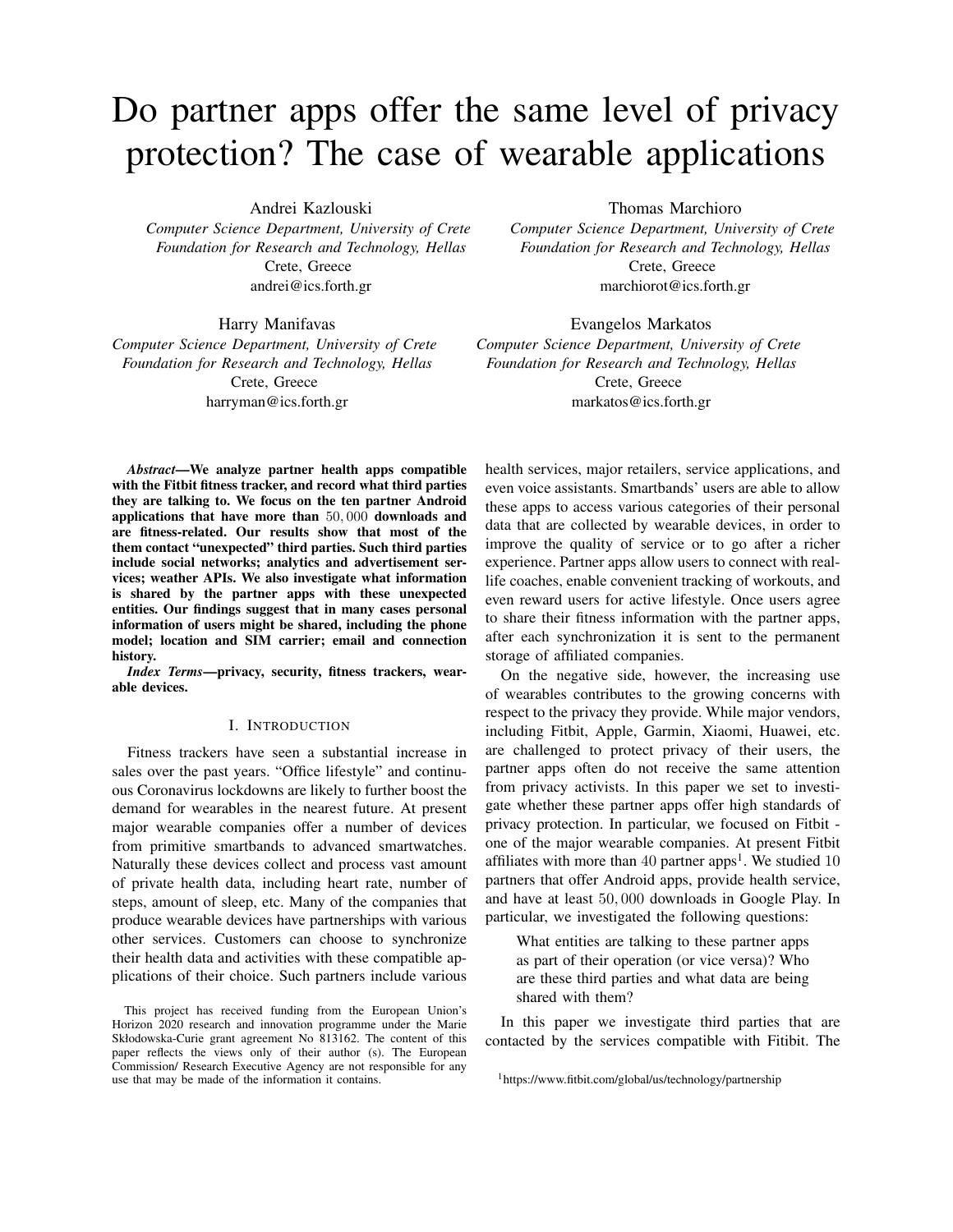contributions of this paper can be summarized as follows:

- We identify the entities that talk to ten partner apps of Fitbit.
- We analyze the content that is being shared to the detected third parties.
- We show that several of the apps talk to unexpected services including social networks, weather sites, analytics, sites, etc. revealing personal information about their users.

To our knowledge this is the first work to investigate the privacy aspects of the partner smartband applications in *practice*.

# II. RELATED WORK

Previous studies discussed the data that are shared with third parties, analyzed privacy of wearable devices, and investigated privacy policies of the IoT services.

Privacy of fitness trackers. Ubiquitous data collection by IoT devices has raised great privacy concerns recently. Hilts et al. analyzed the privacy and security of eight popular wearable fitness tracking devices [1]. Ball et al. studied big data in context of IoT [2]. Both works have raised attention to the potential mass surveillance of users. Vitak et al. and Raij et al. investigated levels of concern for users about their data been shared [3], [4]. Peppet investigated how the IoT market is regulated from the standpoint of privacy and consent [5]. Crawford et al. found that users have little control over their personal information once it has been collected [6].

Sharing data. The process for sharing personal data of users is regulated by privacy policies. A company's privacy policy is obligated to mention what personal data can be shared to which third parties. However, making it possible to accept the policy without reading it, drastically decreases the number of users who study privacy agreements. Meinert et al. established that less than 50% of users had ever read a privacy agreement [7]. Moreover, when users can skip through a privacy policy, they are less motivated to understand it [8], [9]. Besides, companies often deliberately draft terms and conditions in a specific way. Balebako et al. found that privacy policies tend not to be clearly written [10]. Vague policies authorize companies to uncontrollably gather and share (sell) private data of users.

Relevance of wearable data. Prior works have suggested that fitness information collected by wearable devices can be utilized for predicting several healthrelated parameters, such as heart diseases [11], colorectal cancer [12], quality of sleep [13], and even COVID-19 pandemic trend [14].

### III. METHODOLOGY

In this section we describe the studied partner apps; as well as the procedure for establishing the contacted third parties, and data shared with them.

## *A. Detecting Third Parties.*

To detect what third parties are contacted by partner apps we employed a three-steps pipeline:

Detecting contacted domains and IP addresses. Since partner apps encrypt the communicated data, we intercepted the traffic between the app and the cloud with a Man in the middle (MITM) setup. Essentially MITM (i) decrypts the IP packets, (ii) shows the traffic contents,(iii) re-encrypts the traffic, and (iv) dispatches IP packets to their destination. We obtained both the full URLs and IP addresses of third parties from this setup. We employed the Burp Suite<sup>2</sup> implementation of MITM. Note that most of the studied apps employ certificate pinning to prevent MITM. We utilized the Xposed<sup>3</sup> framework to disable it.

Identifying the data shared with third parties. Since MITM decrypts the IP packets, we were able to check the contents of traffic that is sent from the partner apps to third parties. Once we had access to the plain text data that are shared with third parties, we searched for any private information inside. Contrary to popular belief, personal information can be sent via *both* POST and GET requests. In some rare instances third parties used custom encoding before applying the TLS encryption. In such cases we were unable to identify the content of the transmitted packets. We distinguish between fitness data that are collected by a smartband, and other private information, including IP, location, phone characteristics, etc.

Learning about third parties. During this step we tried to establish what is the nature of contacted third parties, i.e. what service they provide. This step turned out to be the most challenging one. A number of domain names for detected third parties (e.g. d34yn14tavczy0.cloudfront.net) do not instantly reveal who owns them or what they focus on. To learn the physical location of third parties we utilized Geoip<sup>4</sup>. To investigate the nature of third-party services, we employed Whois<sup>5</sup>, and web search in general.

To summarize, for each partner app we detect:

- The contacted third parties.
- If/what sensitive data are being shared.
- Origins and physical location of their servers.

<sup>2</sup>https://portswigger.net/burp

<sup>3</sup>https://repo.xposed.info/module/de.robv.android.xposed.installer <sup>4</sup>https://geoip.com

<sup>5</sup>https://www.whois.com/whois/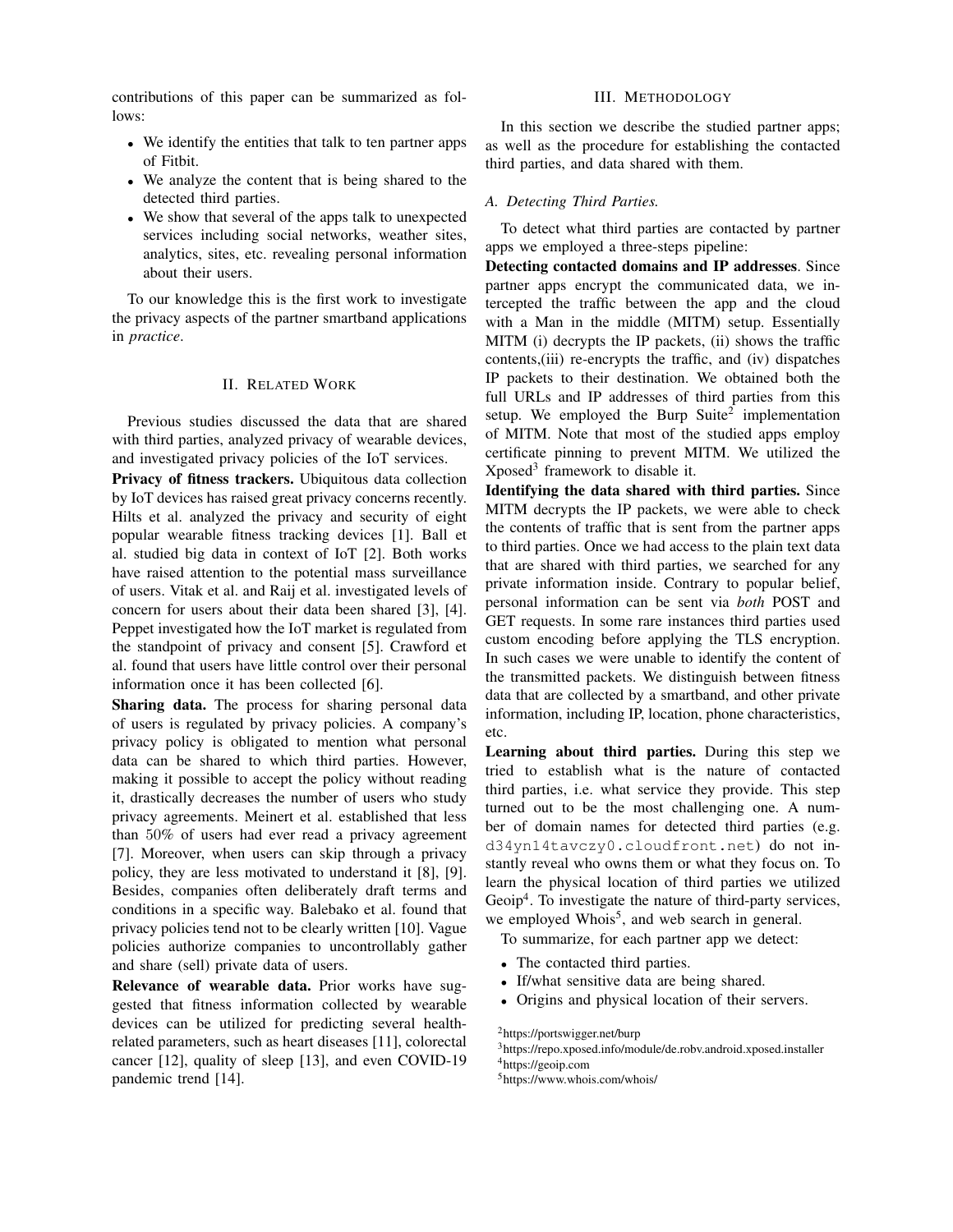## *B. Partner Apps*

We consider only the partner apps that are listed on the official Fitbit website. We chose only official Android apps that count more than 50, 000 downloads in Google play, and offer additional health service. E.g. we did not study official retail partners like Walgreens or Dick's Sporting Goods that offer discounts based on how active a person has been. We also did not rigorously analyze the apps that require special equipment. Many of the studied apps support other wearable trackers. We present partner apps sorted by the number of downloads in descending order.

MyFitnessPal. A prominent health app that tracks many health aspects of users. It collects a number of burned calories from Fitbit to modify daily calories goal. The app was downloaded more than 50 million times, and is one of the most popular health apps available.

Strava. A well-known fitness tracker app. Workouts recorded by Fitbit can be synchronized with the Strava application. It has  $10+$  million downloads.

MapMyRun, RunKeeper and Endomondo. These apps are tracking running activities. Synchronization with Fitbit allows them to pull workouts recorded by the smartband. All three of the apps were downloaded more than 10 million times.

MINDBODY. Is the training app that allows users to sign up for the classes in their local area. Mindbody pulls the training data from a Fitbit smartband. It counts more than 1 million installs as of October 2020.

Weightloss Running. Is the app that offers personal training plans for its users. The application pulls the training data from Fitbit. It was downloaded 1 million times.

Hidrate Spark. A health app that tracks water consumption. It receives the steps information from Fitbit and adjusts the daily water consumption goal. The app counts 100 thousand downloads.

Wokamon. Wokamon is a mobile game that encourages adopting a healthy lifestyle. It accounts step data from a Fitbit tracker for in-game rewards. The app was downloaded more than 100 thousand times.

Nudge Health Tracking. Is a health app that enables users to connect with real-life coaches. The Nudge app pulls various health snapshots from the Fitbit account. As of October 2020 the application counts 50 thousand installs.

We conduct our research from Europe. That makes a difference, because a number of third parties own dedicated EU servers. The results of our findings might differ for other locations.

#### IV. RESULTS

In this section we describe the third parties that are contacted by Fitbit's partner apps. Table I depicts what

sensitive data third parties receive from the partner apps. Table II depicts the detailed description of the third parties and the Internet Service Providers (ISPs) that host their servers.

Since contacting Fitbit as a third party is expected for every app, we do not mention it in this section. We report the most "interesting" findings about the studied partners. We also break down the most significant data leaks, and percentages of apps that contact particular third-party services.

| TABLE I                                              |
|------------------------------------------------------|
| DATA THAT ARE SHARED WITH THE THIRD PARTIES DURING   |
| RUNTIME OF THE FITBIT'S PARTNER APPS. PHONE DATA     |
| ACCOUNTS FOR THE MANUFACTURER, MODEL, OS, AND SCREEN |
| RESOLUTION.                                          |

| <b>Shared Data</b><br><b>Third Party</b><br>App<br>Phone model<br>Facebook<br>Facebook<br>Location<br>Phone Data<br><b>Branch</b><br>MyFitnessPal<br><b>Connection Data</b><br>Amplitude<br>Phone Data<br>Amazon<br><b>Phone Details</b><br>Google<br><b>Connection Data</b><br><b>Branch</b><br>Phone Data<br><b>Branch</b><br>Strava<br><b>Phone Details</b><br>Bugsnag<br>Phone Data<br><b>Branch</b><br>MapMyRun<br>Phone Data<br>Amplitude<br>Phone Data<br>Facebook<br>Location<br>Facebook<br>Email<br>Iterable<br>Phone Data<br>RunKeeper<br>Iterable<br>Phone Data<br>Amplitude<br>location<br>Amplitude<br><b>Phone Details</b><br>Google<br>Phone Data<br>Facebook<br>Location<br>Facebook<br>Endomondo<br>Location<br>Amplitude<br>Phone Data<br>Amplitude<br>Email<br>Mparticle<br><b>Connection Data</b><br><b>Branch</b> |
|-----------------------------------------------------------------------------------------------------------------------------------------------------------------------------------------------------------------------------------------------------------------------------------------------------------------------------------------------------------------------------------------------------------------------------------------------------------------------------------------------------------------------------------------------------------------------------------------------------------------------------------------------------------------------------------------------------------------------------------------------------------------------------------------------------------------------------------------|
|                                                                                                                                                                                                                                                                                                                                                                                                                                                                                                                                                                                                                                                                                                                                                                                                                                         |
|                                                                                                                                                                                                                                                                                                                                                                                                                                                                                                                                                                                                                                                                                                                                                                                                                                         |
|                                                                                                                                                                                                                                                                                                                                                                                                                                                                                                                                                                                                                                                                                                                                                                                                                                         |
|                                                                                                                                                                                                                                                                                                                                                                                                                                                                                                                                                                                                                                                                                                                                                                                                                                         |
|                                                                                                                                                                                                                                                                                                                                                                                                                                                                                                                                                                                                                                                                                                                                                                                                                                         |
|                                                                                                                                                                                                                                                                                                                                                                                                                                                                                                                                                                                                                                                                                                                                                                                                                                         |
|                                                                                                                                                                                                                                                                                                                                                                                                                                                                                                                                                                                                                                                                                                                                                                                                                                         |
|                                                                                                                                                                                                                                                                                                                                                                                                                                                                                                                                                                                                                                                                                                                                                                                                                                         |
|                                                                                                                                                                                                                                                                                                                                                                                                                                                                                                                                                                                                                                                                                                                                                                                                                                         |
|                                                                                                                                                                                                                                                                                                                                                                                                                                                                                                                                                                                                                                                                                                                                                                                                                                         |
|                                                                                                                                                                                                                                                                                                                                                                                                                                                                                                                                                                                                                                                                                                                                                                                                                                         |
|                                                                                                                                                                                                                                                                                                                                                                                                                                                                                                                                                                                                                                                                                                                                                                                                                                         |
|                                                                                                                                                                                                                                                                                                                                                                                                                                                                                                                                                                                                                                                                                                                                                                                                                                         |
|                                                                                                                                                                                                                                                                                                                                                                                                                                                                                                                                                                                                                                                                                                                                                                                                                                         |
|                                                                                                                                                                                                                                                                                                                                                                                                                                                                                                                                                                                                                                                                                                                                                                                                                                         |
|                                                                                                                                                                                                                                                                                                                                                                                                                                                                                                                                                                                                                                                                                                                                                                                                                                         |
|                                                                                                                                                                                                                                                                                                                                                                                                                                                                                                                                                                                                                                                                                                                                                                                                                                         |
|                                                                                                                                                                                                                                                                                                                                                                                                                                                                                                                                                                                                                                                                                                                                                                                                                                         |
|                                                                                                                                                                                                                                                                                                                                                                                                                                                                                                                                                                                                                                                                                                                                                                                                                                         |
|                                                                                                                                                                                                                                                                                                                                                                                                                                                                                                                                                                                                                                                                                                                                                                                                                                         |
|                                                                                                                                                                                                                                                                                                                                                                                                                                                                                                                                                                                                                                                                                                                                                                                                                                         |
|                                                                                                                                                                                                                                                                                                                                                                                                                                                                                                                                                                                                                                                                                                                                                                                                                                         |
|                                                                                                                                                                                                                                                                                                                                                                                                                                                                                                                                                                                                                                                                                                                                                                                                                                         |
|                                                                                                                                                                                                                                                                                                                                                                                                                                                                                                                                                                                                                                                                                                                                                                                                                                         |
|                                                                                                                                                                                                                                                                                                                                                                                                                                                                                                                                                                                                                                                                                                                                                                                                                                         |
| <b>MINDBODY</b><br>Phone Data<br><b>Branch</b>                                                                                                                                                                                                                                                                                                                                                                                                                                                                                                                                                                                                                                                                                                                                                                                          |
| <b>Connection Data</b><br>Newrelic                                                                                                                                                                                                                                                                                                                                                                                                                                                                                                                                                                                                                                                                                                                                                                                                      |
| Phone Model<br>Facebook                                                                                                                                                                                                                                                                                                                                                                                                                                                                                                                                                                                                                                                                                                                                                                                                                 |
| Location<br>Facebook                                                                                                                                                                                                                                                                                                                                                                                                                                                                                                                                                                                                                                                                                                                                                                                                                    |
| Sim Carrier<br>Facebook                                                                                                                                                                                                                                                                                                                                                                                                                                                                                                                                                                                                                                                                                                                                                                                                                 |
| Weightloss                                                                                                                                                                                                                                                                                                                                                                                                                                                                                                                                                                                                                                                                                                                                                                                                                              |
| App Data<br>Appsflyer                                                                                                                                                                                                                                                                                                                                                                                                                                                                                                                                                                                                                                                                                                                                                                                                                   |
| <b>Phone Details</b><br>Google                                                                                                                                                                                                                                                                                                                                                                                                                                                                                                                                                                                                                                                                                                                                                                                                          |
| Phone Data<br>Facebook                                                                                                                                                                                                                                                                                                                                                                                                                                                                                                                                                                                                                                                                                                                                                                                                                  |
| Phone Data<br>Facebook                                                                                                                                                                                                                                                                                                                                                                                                                                                                                                                                                                                                                                                                                                                                                                                                                  |
| Location<br>Facebook<br>HidrateSpark                                                                                                                                                                                                                                                                                                                                                                                                                                                                                                                                                                                                                                                                                                                                                                                                    |
| App Details<br>Facebook                                                                                                                                                                                                                                                                                                                                                                                                                                                                                                                                                                                                                                                                                                                                                                                                                 |
| <b>Phone Details</b><br>Google                                                                                                                                                                                                                                                                                                                                                                                                                                                                                                                                                                                                                                                                                                                                                                                                          |
| Phone Data<br>Supersonicads                                                                                                                                                                                                                                                                                                                                                                                                                                                                                                                                                                                                                                                                                                                                                                                                             |
| <b>Connection Data</b><br>Supersonicads<br>Wokamon                                                                                                                                                                                                                                                                                                                                                                                                                                                                                                                                                                                                                                                                                                                                                                                      |
| Sensor Data<br>Facebook                                                                                                                                                                                                                                                                                                                                                                                                                                                                                                                                                                                                                                                                                                                                                                                                                 |
| Phone Data<br>Facebook                                                                                                                                                                                                                                                                                                                                                                                                                                                                                                                                                                                                                                                                                                                                                                                                                  |
| Phone Data<br>Facebook                                                                                                                                                                                                                                                                                                                                                                                                                                                                                                                                                                                                                                                                                                                                                                                                                  |
| Location<br>Facebook                                                                                                                                                                                                                                                                                                                                                                                                                                                                                                                                                                                                                                                                                                                                                                                                                    |
| Sim Carrier<br>Facebook<br>Nudge                                                                                                                                                                                                                                                                                                                                                                                                                                                                                                                                                                                                                                                                                                                                                                                                        |
| Connection data<br><b>Branch</b>                                                                                                                                                                                                                                                                                                                                                                                                                                                                                                                                                                                                                                                                                                                                                                                                        |
| Phone Data<br>Branch                                                                                                                                                                                                                                                                                                                                                                                                                                                                                                                                                                                                                                                                                                                                                                                                                    |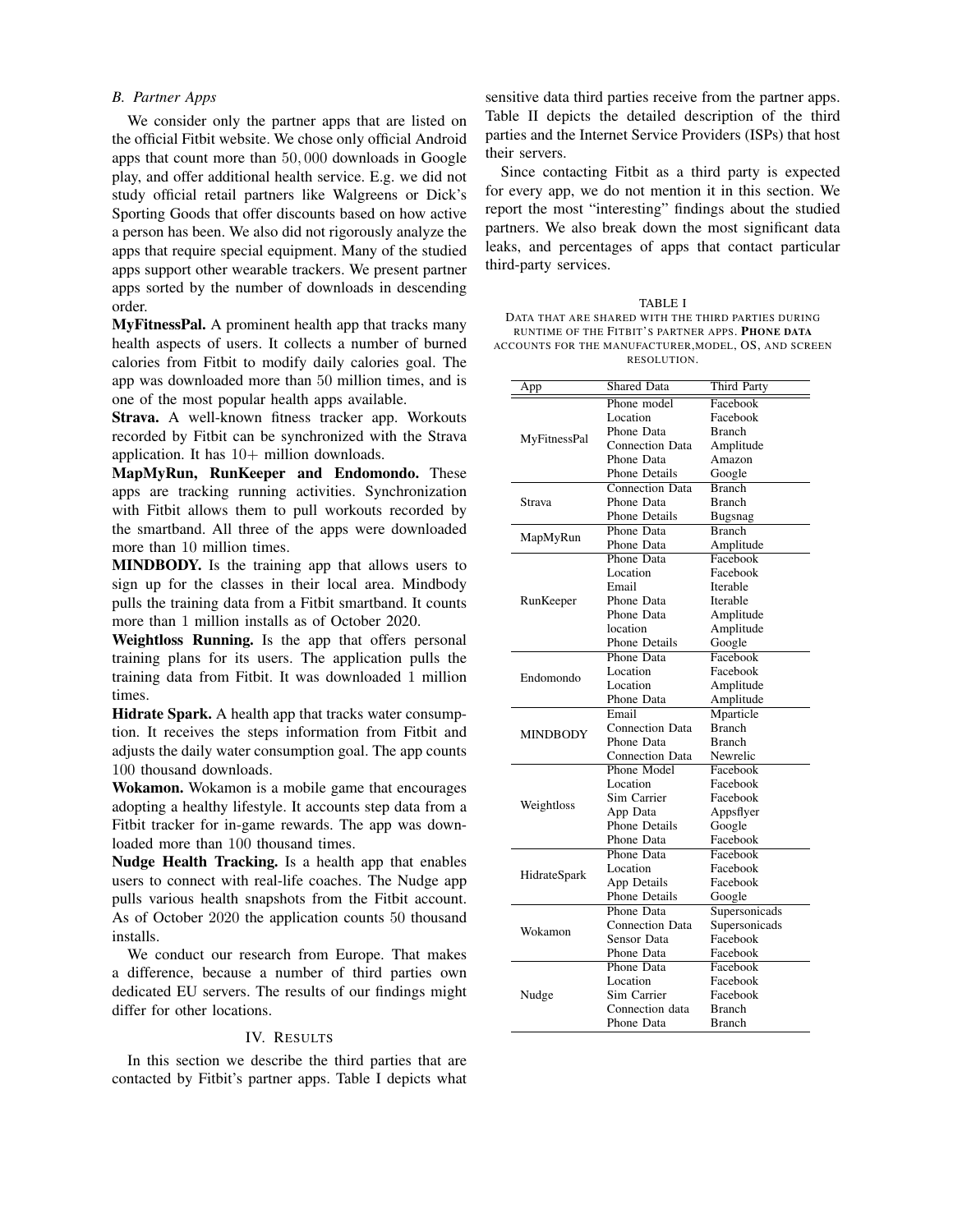#### TABLE II

THIRD PARTIES THAT ARE CONTACTED BY THE PARTNER APPS. **ORIGIN** REPRESENTS THE HEADQUARTERS LOCATION OF ISPS. THE SITE COLUMN REFERS TO THE *physical* LOCATION OF THE CONTACTED SERVERS. ROLE DESCRIBES SERVICES THAT THIRD PARTIES PROVIDE.

| App                 | Domain name                          | IP address      | <b>ISP</b>         | Origin     | Site                    | Role             |
|---------------------|--------------------------------------|-----------------|--------------------|------------|-------------------------|------------------|
|                     | z.moatads.com                        | 104.107.144.129 | Akamai tech        | <b>USA</b> | Greece                  |                  |
|                     | ads.mopub.com                        | 192.48.236.12   | MoPub              | USA        | <b>USA</b>              |                  |
|                     | cdn.branch.io                        | 52.85.158.100   | Amazon             | USA        | Greece                  |                  |
|                     | api2.branch.io                       | 52.85.158.120   | Amazon             | USA        | Greece                  | Ads              |
|                     | aax-eu.amazon-adsystem.com           | 52.95.123.41    | Amazon             | USA        | Ireland                 |                  |
|                     | s3.amazonaws.com                     | 52.216.132.85   | Amazon             | USA        | <b>USA</b>              |                  |
| MyFitnessPal        | api.amplitude.com                    | 35.160.169.182  | Amazon             | USA        | <b>USA</b>              |                  |
|                     | crashlyticsreports-pa.googleapis.com | 216.58.212.163  | Google             | <b>USA</b> | <b>USA</b>              | Analyts          |
|                     | api.ua.com                           | 52.85.158.128   | Amazon             | <b>USA</b> | Greece                  |                  |
|                     | config.88-f.net                      | 104.19.161.19   | Cloudflare         | USA        | Canada                  | API              |
|                     | d34yn14tavczy0.cloudfront.net        | 52.85.158.22    | Amazon             | USA        | Greece                  | Photo            |
|                     | graph.facebook.com                   | 69.171.250.15   | Facebook           | <b>USA</b> | <b>USA</b>              | Social           |
| Strava              | app.adjust.com                       | 185.151.204.13  | <b>Adjust GmbH</b> | Germany    | Netherlands             |                  |
|                     | sessions.bugsnag.com                 | 35.190.88.7     | Google             | USA        | <b>USA</b>              | Analytics        |
|                     | firebaseinstallations.googleapis.com | 216.58.206.74   | Google             | <b>USA</b> | <b>USA</b>              |                  |
|                     | api2.branch.io                       | 52.85.158.114   | Amazon             | USA        | Greece                  | API              |
|                     | api.iterable.com                     | 52.205.72.116   | Amazon             | <b>USA</b> | <b>USA</b>              |                  |
|                     | dgalywyr863hv.cloudfront.net         | 52.85.155.138   | Amazon             | USA        | Greece                  | Photo            |
|                     | graph.facebook.com                   | 31.13.84.8      | Facebook           | USA        | Austria                 | Social           |
| MapMyRun            | ads.mopub.com                        | 192.48.236.12   | MoPub              | <b>USA</b> | <b>USA</b>              |                  |
|                     | hub.samsungapps.com                  | 34.254.23.31    | Amazon             | USA        | Ireland                 |                  |
|                     | pubads.g.doubleclick.net             | 216.58.206.34   | Google             | USA        | <b>USA</b>              | Ads              |
|                     | pagead2.googleadservices.com         | 216.58.209.34   | Google             | USA        | <b>USA</b>              |                  |
|                     | cdn.branch.io                        | 52.85.158.100   | Amazon             | <b>USA</b> | Greece                  |                  |
|                     | api.amplitude.com                    | 54.203.10.108   | Amazon             | USA        | <b>USA</b>              | Analyts          |
|                     | api2.branch.io                       | 52.85.158.120   | Amazon             | <b>USA</b> | Greece                  | $\overline{API}$ |
|                     | graph.facebook.com                   | 31.13.84.8      | Facebook           | <b>USA</b> | Austria                 | Social           |
| RunKeeper           | id-prod-age.prod.asics.digital       | 34.197.96.234   | Amazon             | <b>USA</b> | <b>USA</b>              | Ads              |
|                     | launches.appsflyer.com               | 18.203.26.15    | Amazon             | <b>USA</b> | Ireland                 |                  |
|                     | api.amplitude.com                    | 52.40.97.110    | Amazon             | USA        | <b>USA</b>              | Analytics        |
|                     | crashlyticsreports-pa.googleapis.com | 216.58.206.67   | Google             | <b>USA</b> | <b>USA</b>              |                  |
|                     | api.iterable.com                     | 52.55.152.71    | Amazon             | <b>USA</b> | <b>USA</b>              | API              |
|                     | graph.facebook.com                   | 31.13.84.8      | Facebook           | <b>USA</b> | Austria                 | Social           |
|                     | api.amplitude.com                    | 52.40.97.110    | Amazon             | <b>USA</b> | <b>USA</b>              | Analyts          |
| Endomondo           | graph.facebook.com                   | 31.13.84.8      | Facebook           | USA        | Austria                 | Social           |
| <b>MINDBODY</b>     | cdn.branch.io                        | 52.85.158.72    | Amazon             | <b>USA</b> | Greece                  | Ads              |
|                     | mobile-collector.newrelic.com        | 151.101.2.110   | Fastly             | <b>USA</b> | <b>USA</b>              | Analytics        |
|                     | identity.mparticle.com               | 151.101.242.133 | Fastly             | <b>USA</b> | <b>Italy</b>            |                  |
|                     | sdk.iad-03.braze.com                 | 151.101.17.208  | Fastly             | <b>USA</b> | <b>USA</b>              | API              |
|                     | api2.branch.io                       | 52.85.158.37    | Amazon             | USA        | Greece                  |                  |
|                     | logx.optimizely.com                  | 52.4.25.221     | Amazon             | <b>USA</b> | <b>USA</b>              |                  |
| Weightloss          | t.appsflyer.com                      | 79.125.107.112  | Amazon             | <b>USA</b> | Ireland                 |                  |
|                     | ads.mopub.com                        | 192.48.236.9    | MoPub              | USA        | <b>USA</b>              | Ads              |
|                     | ads.verv.com                         | 5.9.122.176     | Hetzner Online     | USA        | Germany                 |                  |
|                     | cb.mopub.com                         | 192.48.236.12   | MoPub              | <b>USA</b> | <b>USA</b>              |                  |
|                     | firebase-settings.crashlytics.com    | 172.217.16.163  | Google             | <b>USA</b> | Germany                 | Analytics        |
|                     | api.rockmyrun.com                    | 52.89.196.53    | Amazon             | <b>USA</b> | <b>USA</b>              | API              |
|                     | graph.facebook.com                   | 69.171.250.15   | Facebook           | <b>USA</b> | <b>USA</b>              | Social           |
|                     | www.facebook.com                     | 69.171.250.35   | Facebook           | <b>USA</b> | <b>USA</b>              |                  |
|                     | api.darksky.net                      | 52.21.90.77     | Amazon             | <b>USA</b> | <b>USA</b>              | Weather          |
| <b>HidrateSpark</b> | reports.crashlytics.com              | 54.243.164.158  | Amazon             | <b>USA</b> | <b>USA</b>              | Analytics        |
|                     | graph.facebook.com                   | 69.171.250.15   | Facebook           | <b>USA</b> | $\overline{\text{USA}}$ | Social           |
| Wokamon             | a.appbaqend.com                      | 104.17.72.8     | CloudFlare         | <b>USA</b> | Canada                  |                  |
|                     | outcome-ssp.supersonicads.com        | 52.85.158.20    | Amazon             | USA        | Greece                  | Ads              |
|                     | gum.criteo.com                       | 178.250.0.157   | Criteo SA          | France     | France                  |                  |
|                     | devs.data.mob.com                    | 116.211.155.227 | ChinaNET           | China      | China                   | <b>Analytics</b> |
|                     | api.share.mob.com                    | 118.212.233.191 | China Unicom       | China      | China                   | API              |
|                     | graph.facebook.com                   | 69.171.250.15   | Facebook           | <b>USA</b> | <b>USA</b>              | Social           |
| Nudge               | cdn.branch.io                        | 52.85.158.64    | Amazon             | <b>USA</b> | Greece                  | Ads              |
|                     | stats.pusher.com                     | 52.90.41.11     | Amazon             | <b>USA</b> | <b>USA</b>              | Analytics        |
|                     | exp.host                             | 104.197.216.164 | Google             | USA        | <b>USA</b>              | API              |
|                     | d1wp6m56sqw74a.cloudfront.net        | 52.85.155.179   | Amazon             | USA        | Greece                  |                  |
|                     | api2.branch.io                       | 52.85.158.37    | Amazon             | USA        | Greece                  |                  |
|                     | graph.facebook.com                   | 69.171.250.15   | Facebook           | <b>USA</b> | <b>USA</b>              | Social           |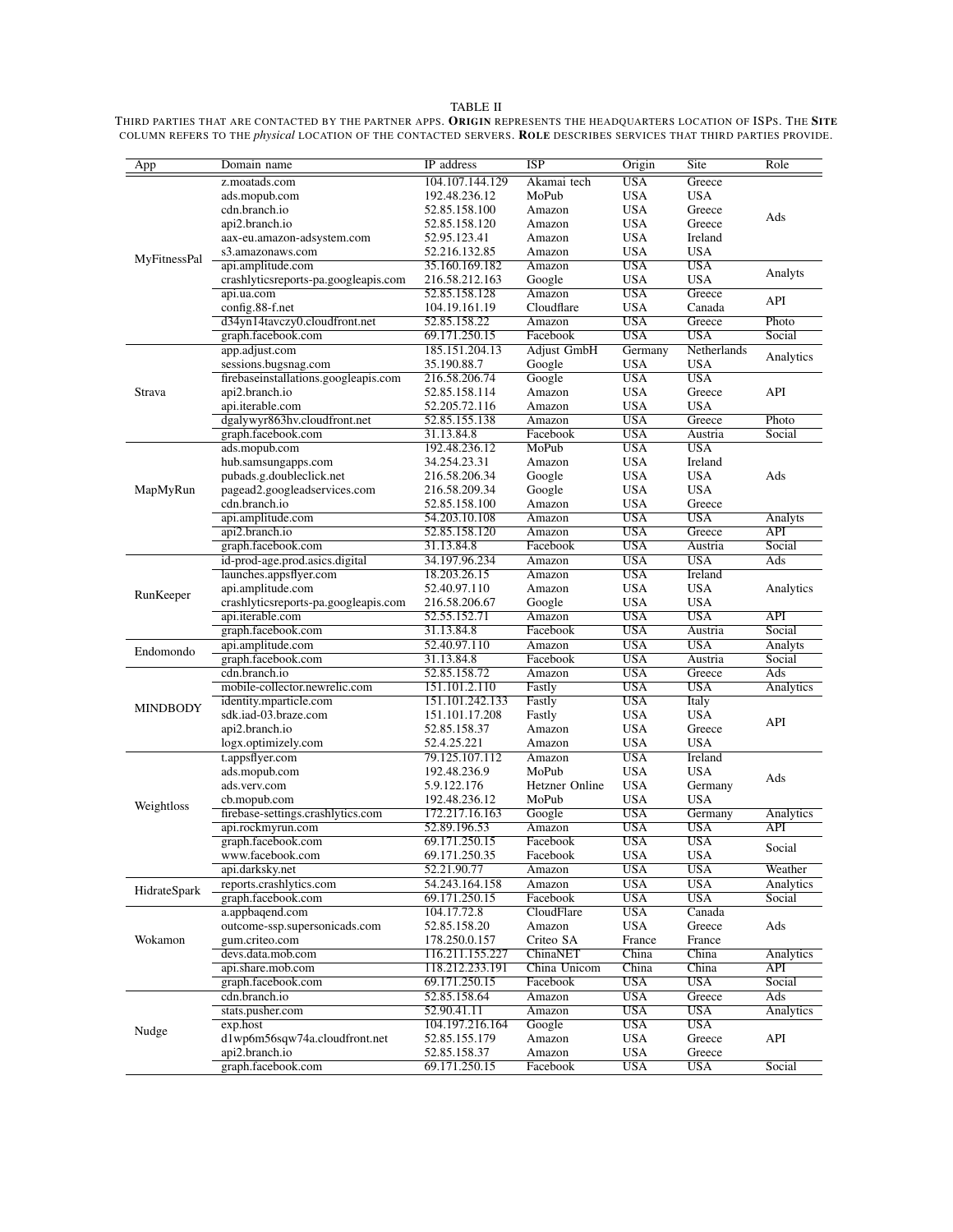MyFitnessPal. This app communicates with Facebook, and sends location and phone model information. Same information is sent to the amazon-owned European ad service. To enable personalized advertisement, MyFitnessPal communicates actions taken by users with the deep linking API Branch. It also shares the phone parameters, including the screen resolution, model and OS version. Another third-party API that communicates with MyFitnessPal is Amplitude. It tracks users' actions inside the app. Moreover, it receives information about mobile network operators and whether WiFi is used. The application also utilizes Crashlytics<sup>6</sup>, and sends wealth of information about the specifics of the phone (battery level, ram/disk usage, etc. ) to Google.

Strava. Similarly to MyFitnessPal, Strava talks to the Branch API, communicating the phone data and location to the third party. Moreover, Strava utilizes error monitoring API Bugsnag. The app shares the screen resolution, and phone info (name, OS version, etc.)

MapMyRun. MapMyRun contacts Branch and amplitude APIs. Both third parties receive the data about the phone that runs the app.

RunKeeper. RunKeeper also communicates with Facebook services regardless whether users connect their accounts with it. Facebook obtains data about the phone and the location for users of RunKeeper. Similar data is shared with the Amplitude tracker. Another tracking API contacted by RunKeeper is Iterable. The API collects the data about the phone, and the email that users used to register in RunKeeper.

Endomondo. Sends the phone and location data to Facebook and the Amplitude API.

MINDBODY. Communicates the phone details, and the SIM carrier (whether WiFi is used) with Branch. Moreover, Mindbody sends the email address to the advertisement provider Mparticle. The app also utilizes the security provider Newrelic. Minbody communicates performance data, including wireless carrier's name and the phone model to this service.

Weightloss. The app shares the phone information, location and sim carrier with Facebook. Weightloss also utilizes Crashlytics: Google receives data about the phone model, battery level, amount of ram and disk space used. Furthermore, Weightloss communicates with the ads provider AppsFlyer. It receives statistics about the usage of the application to provide "customer-centric" service.

HidrateSpark. The app shares private information with Facebook. In particular HidrateSpark sends out the phone name and model. Moreover, the social network receives details about the app usage. That info accounts

<sup>6</sup>Crashlytics - the crash reporter from Google. https://firebase.google.com/docs/crashlytics

for the time that the app is running, and time between app sessions. To reduce the number of bugs, HidrateSpark utilizes Crashlytics. A number of various sensitive phone information are sent to Google services as a result. That data include battery level, amount of ram and disk space used, timestamps, and many more.

Wokamon. This app also contacts Facebook without user's consent. Apart from phone info and location, it also shares the gyroscope x, y, z axes data with the social network.

Nudge. Nudge communicates the phone information, location and sim carrier with Facebook. It also shares phone model and Wireless carrier with Branch.

## *A. Data leaks and third parties*

Here we report how many of the studied apps leak data to various companies.

*Facebook.* 9/10 (90%) of the studied apps share sensitive data with the Facebook social media. These apps allow user to register/sign in with their Facebook profile. It is natural to assume that in that case, the social network will be contacted. However, we established that Facebook is contacted, and the data are shared regardless whether a user is registered in the social media or attempting to sign in with her Facebook credentials. Hence, the social network is able to gather data about customers beyond its userbase. The partner apps mostly contact the graph.facebook.com domain a convenient way for the application to interact with the Facebook social graph. However, sensitive data of users are inevitably shared in the process. In particular, Facebook records every session of each partner app, receiving information about the phone manufacturer, localization, timezone, location (country), Sim carrier, and in some cases even gyroscope parameters.

*Crashlytics/Google.* Google owns Firebase - a platform for creating Android applications that is contacted by 5/10 applications. In particular, 40% of the studied partner apps contact a crash report service Crashlytics - a subsidiary of Firebase. A very convenient way to troubleshoot applications, Crashlytics collects, analyzes and organizes app crash reports. On the negative side, however, as part of its operation Crashlytics records an unprecedented amount of app-related information. Essentially it records every action that user takes inside the app, and the state of the phone parameters during

that step. Such parameters include battery level, battery velocity, presence of proximity, screen orientation, used ram and disk space.

*Branch.* 5/10 (50%) investigated apps employed a deep linking service Branch. Deep linking enables users to better navigate within the application. However, aside from providing its service the Branch API also send a vast amount of private data to its servers. The collected